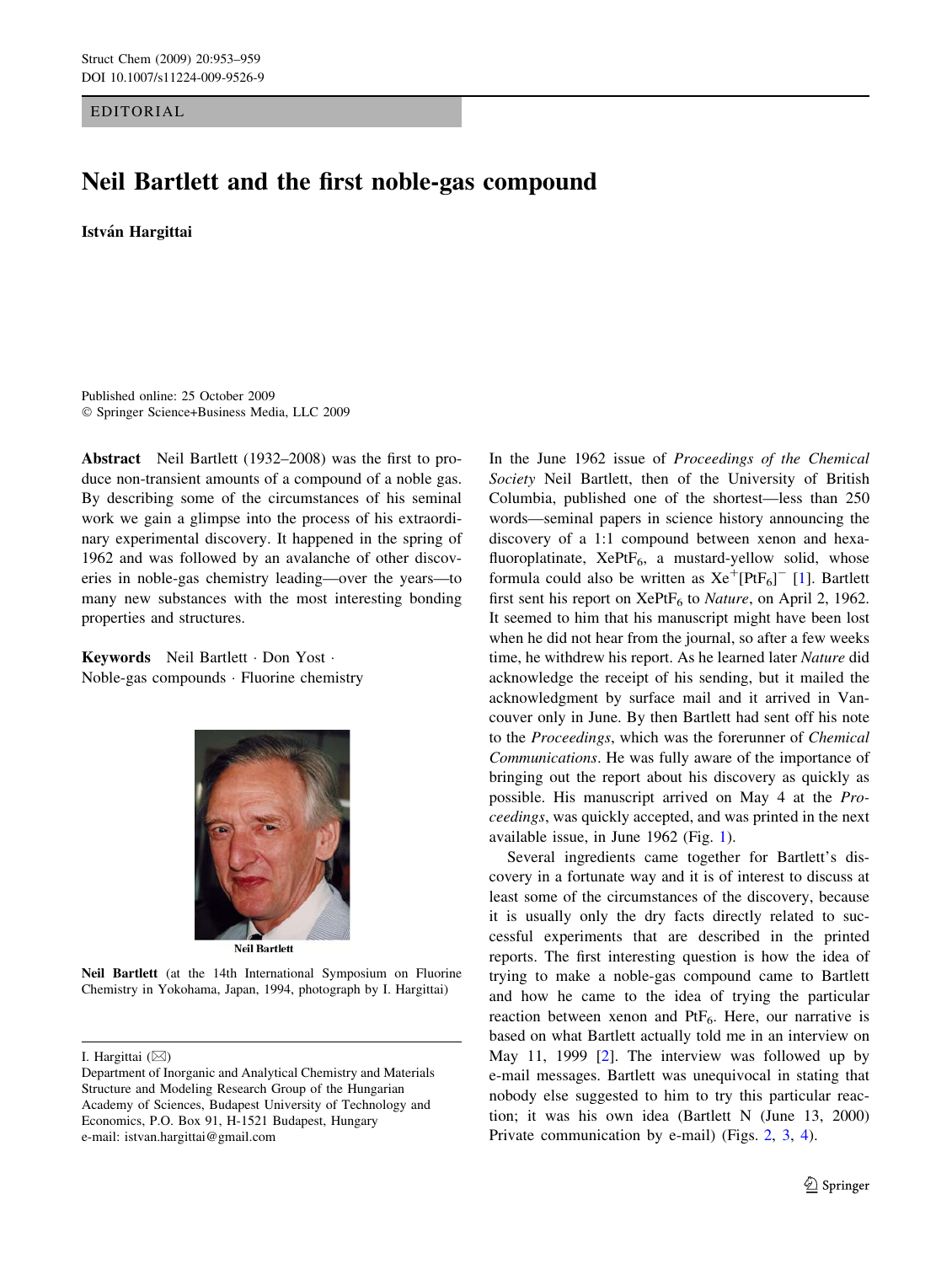

<span id="page-1-0"></span>Reprinted from Proceedings of the Chemical Society, June, 1962, page 218

## Xenon Hexafluoroplatinate(v)  $Xe^{+}[PtF_{d}]^{-}$ **By NEIL BARTLETT**

(DEPARTMENT OF CHEMISTRY, THE UNIVERSITY OF BRITISH COLUMBIA, VANCOUVER 8, B.C., CANADA)

A RECENT Communication<sup>1</sup> described the compound dioxygenyl hexafluoroplatinate(v), O<sub>2</sub>+PtF<sub>6</sub><sup>-</sup>, which is formed when molecular oxygen is oxidised by platinum hexafluoride vapour. Since the first ionisation potential of molecular oxygen,<sup>2</sup> 12.2 ev, is comparable with that of xenon,<sup>2</sup> 12.13 ev, it appeared that xenon might also be oxidised by the hexafluoride.

Tensimetric titration of xenon (AIRCO "Reagent Grade") with platinum hexafluoride has proved the existence of a 1:1 compound, XePtF<sub>6</sub>. This is an orange-yellow solid, which is insoluble in carbon tetrachloride, and has a negligible vapour pressure at room temperature. It sublimes in a vacuum when heated and the sublimate, when treated with water vapour, rapidly hydrolyses, xenon and oxygen being evolved and hydrated platinum dioxide deposited:  $2XePtF_4 + 6H_9O \rightarrow 2Xe + O_8 + 2PtO_9 + 12HF$ 

The composition of the evolved gas was established by mass-spectrometric analysis.

Although inert-gas clathrates have been described, this compound is believed to be the first xenon charge-transfer compound which is stable at room temperatures. Lattice-energy calculations for the xenon compound, by means of Kapustinskii's equation,<sup>3</sup> give a value  $\sim$  110 kcal. mole<sup>-1</sup>, which is only 10 kcal. mole<sup>-1</sup> smaller than that calculated for the dioxygenyl compound. These values indicate that if the compounds are ionic the electron affinity of the platinum hexafluoride must have a minimum value of 170 kcal. mole<sup>-1</sup>.

The author thanks Dr. David Frost for mass spectrometric analyses and the National Research Council, Ottawa, and the Research Corporation for financial support. (Received, May 4th, 1962.)

<sup>1</sup> Bartlett and Lohmann, Proc. Chem. Soc., 1962, 115.<br><sup>2</sup> Field and Franklin, "Electron Impact Phenomena," Academic Press, Inc., New York, 1957, pp. 114—116.<br><sup>2</sup> Kapustinskii, *Quart. Rev.*, 1956, 10, 284.

Fig. 1 The first report of a noble-gas compound in June 1962 with Bartlett's dedication to the author in 1999



Fig. 2 The historic experiment producing the first noble-gas compound as it was recreated at the Lawrence Berkeley National Laboratory (courtesy of the late Neil Bartlett)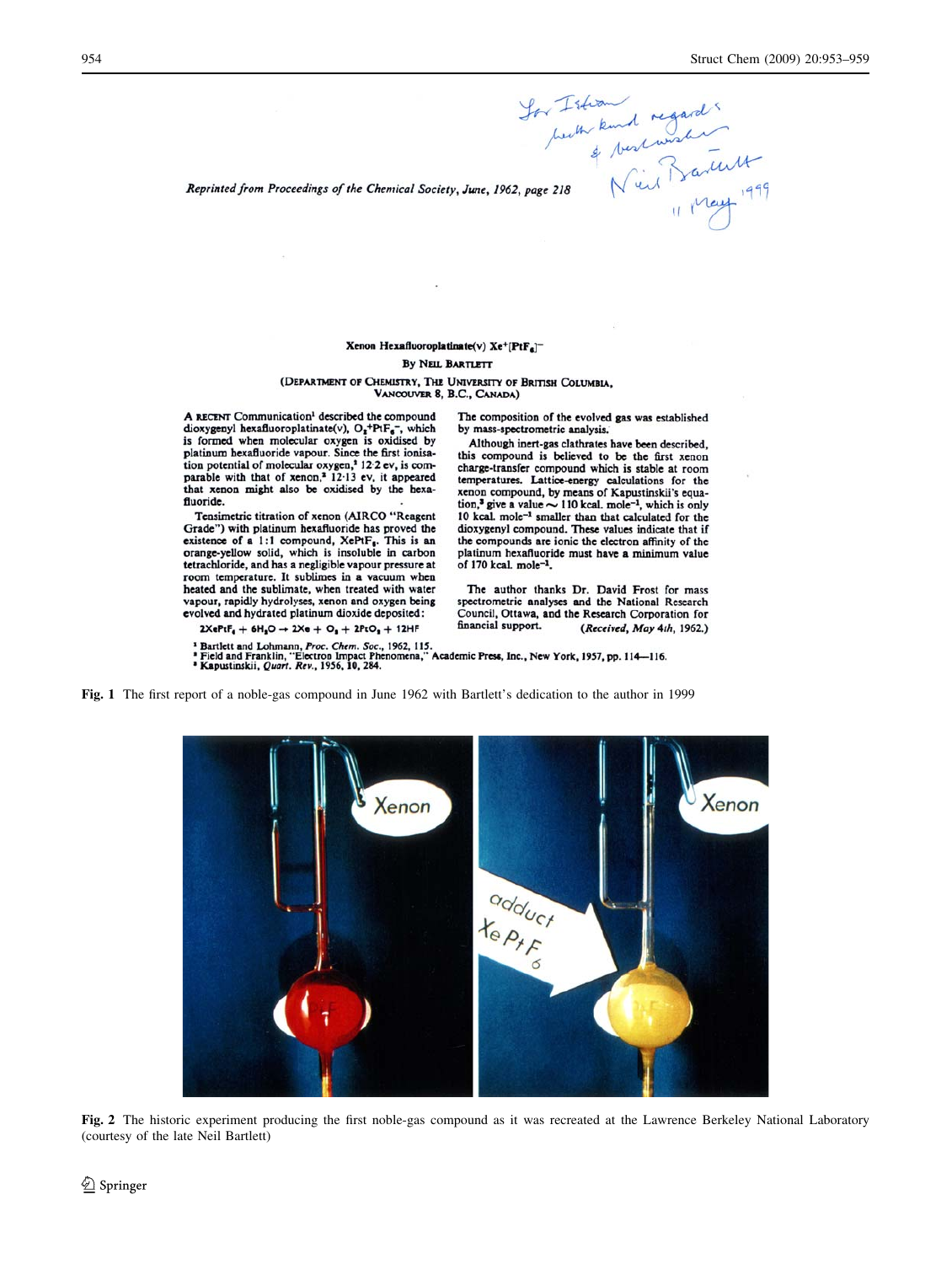<span id="page-2-0"></span>

Fig. 3 Neil Bartlett at the time of the production of the first noble-gas compound (courtesy of the late Neil Bartlett)

He did not start thinking about this until he had identified  $O<sub>2</sub>PtF<sub>6</sub>$ . Bernard Weinstock and his group at the Argonne National Laboratory had recently published their preparation of platinum hexafluoride. Bartlett did not find it easy to make his own Pt $F_6$ , which he needed for some other experiments; his trials, together with his student, Derek Lohman, however, led to an accidental preparation of a new substance of the composition of  $P_1O_2F_6$  [\[3](#page-5-0)]. It took then a lot of experiments, thinking, and convincing doubting colleagues before Bartlett came to the conclusion that the substance could be looked at as being  $O_2^+$ Pt $F_6^-$ . When he finally convinced not only his peers but also himself of the correctness of this characterization, he realized that in  $PtF_6$ he possessed the most potent oxidizing agent ever discovered. This made him think about what might be even more difficult to oxidize than molecular oxygen.

It was another fortunate circumstance that at this time Bartlett was preparing for his undergraduate chemistry course, and studied the plot of ionization potential as a function of atomic number, which is a common illustration of periodicity. He noticed that the first ionization potential of molecular oxygen is comparable with the ionization potential of xenon. From this he concluded that it should be possible to oxidize xenon by platinum hexafluoride, just as it was possible to oxidize molecular oxygen. When he



Fig. 4 Neil Bartlett in his laboratory at Berkeley on May 11, 1999, the day when he was closing it down (photograph courtesy of Magdolna Hargittai)

realized that the way to go was reacting xenon with  $PtF_6$ , he ordered some xenon. His means were limited and he had to restrict his order to 250 cc. of the noble gas. Although he already had two graduate students, they were inexperienced, and Bartlett had to do even the glassblowing for the apparatus he designed for the reaction.

The crucial experiment happened on March 23, 1962; it was a Friday, and the apparatus was brought together by 7 p.m. His two graduate students both had left at this hour as they lived in a student residency where dinner was served at 6:30 p.m. Bartlett was all alone in the lab. He broke the seal between  $PtF_6$  and xenon, and there was an immediate reaction. Bartlett desperately wanted to tell somebody anybody—about it; he went out into the corridor, but there was not a soul in the whole building. So he went back to the lab and suddenly he was flooded with doubts, ''Maybe xenon was impure, maybe there was some oxygen present, maybe I'm just fooling myself.'' Both the urge to communicate about his experiment and the doubts seem to be typical in such moments of discovery.

Bartlett then sublimed the reaction product by heating it under vacuum, then condensed water onto it and collected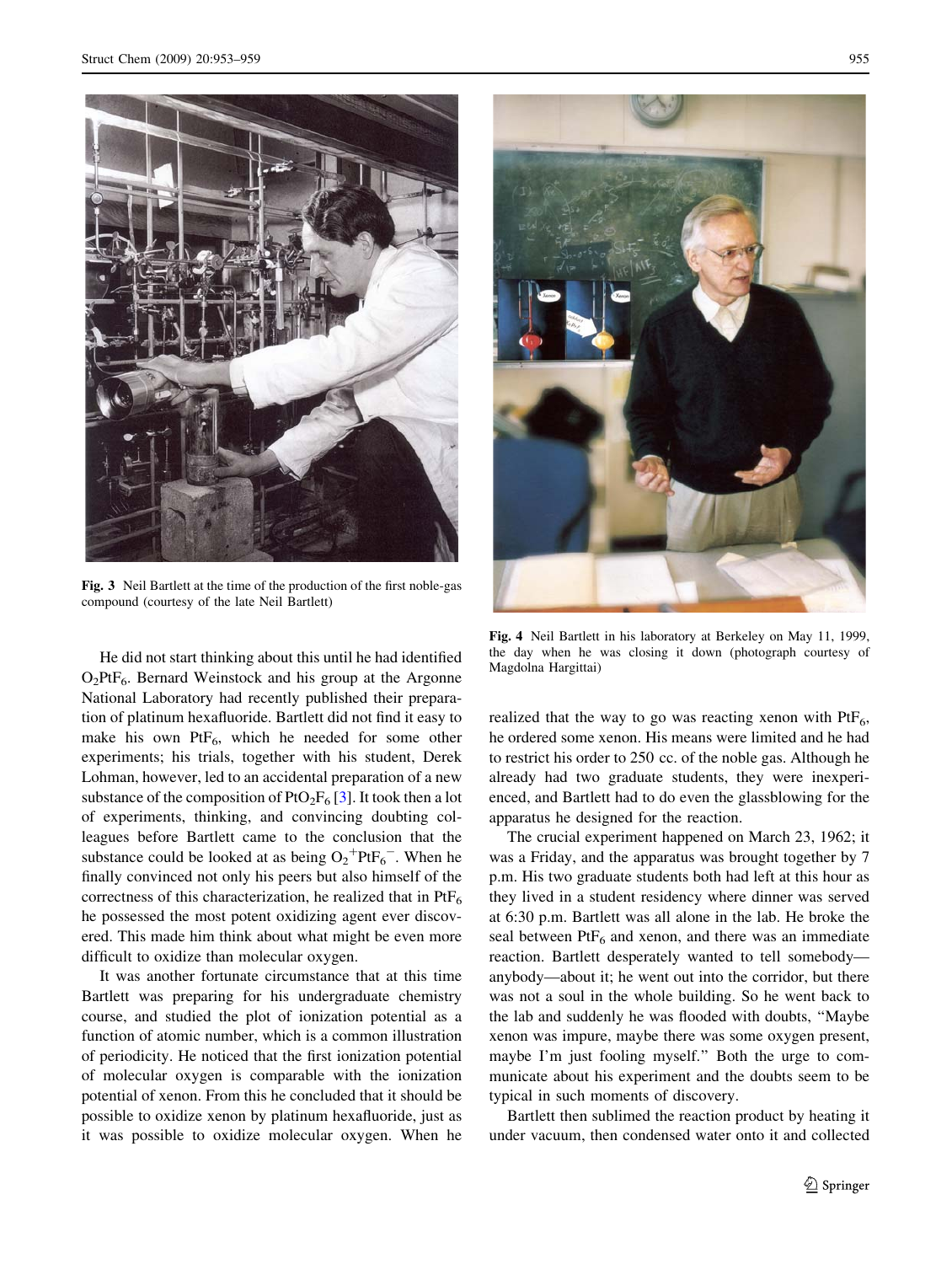the evolving gas in one part of his apparatus. He then sealed this part of the apparatus and the next day he gave it to his mass spectrometrist colleague, David Frost. The mass spectrometric analyses during the next couple of days provided reassuring proof to Bartlett as to the composition of his product.

It is interesting that the world of chemistry appeared ready for Bartlett's discovery because within a couple of months a group of scientists at Argonne National Laboratory, Howard Claasen, Henry Selig, and John Malm reported the synthesis of the first binary xenon compound [\[4](#page-5-0)]. Then, before the end of 1962, the preparations of further noble-gas compounds were announced by Rudolf Hoppe and his group at the University of Münster, Germany [\[5](#page-5-0)], Jozef Slivnik and his group at the Jozef Stefan Nuclear Institute in Ljubljana (then Yugoslavia, now Slovenia) [[6\]](#page-5-0), and Paul Fields and his associates at the Argonne National Laboratory [\[7](#page-6-0)].

Word was also spreading fast about Bartlett's discovery even prior to its publication. Parallel to his initial submission to Nature, Bartlett informed four people whom he trusted about the manuscript; R. S. Nyholm at University College London, A. G. Sharpe and H. J. Emelius at Cambridge, UK, and R. D. Peacock at Imperial College, London (Bartlett N (June 13, 2000) Private communication by e-mail). Peacock later told Bartlett that he had shared this confidential information with others whom he trusted at a meeting of the Chemical Society. The news traveled fast. This was important for a later dispute that developed concerning the priority of the discovery of xenon tetrafluoride between the German group and the Argonne laboratory. Bartlett referred to this development as follows: ''Certainly the Argonne discovery was a direct consequence of mine. I had after all strayed into their territory when I discovered the nature of  $O_2^+$ [PtF<sub>6</sub>]<sup>-</sup>. They were all set to repeat my experiment and to extend it to the other transition series hexafluorides. It was their experiments with xenon and  $RuF_6$ , which held the key (they recognized  $RuF_5$  among the products). Professor Hoppe has never acknowledged that his efforts were stimulated by my publication of  $XePtF_6$ , although he has acknowledged my priority (Bartlett N (June 13, 2000) Private communication by e-mail). In contrast with other priority disputes in connection with some of the follow-up discoveries, Bartlett's achievement has remained recognized as the pioneering one.

Bartlett was by far not the first who tried to prepare noble-gas compounds. The earliest attempts go back to the time of the isolation and identification of the noble gases and to Henri Moissan and William Ramsay at the end of the nineteenth century. The first noble gas discovered by Ramsay was argon and the discovery of fluorine by Moissan preceded it by 9 years only. When Ramsay observed the inertness of argon, he sent a sample to Moissan who mixed it with fluorine and passed the reaction mixture through an electric discharge. He analyzed the effluent very carefully and could not detect any sign of any combination. He reported this observation to Ramsay and this early experiment had a strong impact in how chemists viewed the noble gases for a long time.

The most noteworthy of later attempts to prepare noblegas compounds were by a professor at the Gates Chemical Laboratory of the California Institute of Technology, Don M. Yost, and his graduate student Albert L. Kaye in 1933 [\[8](#page-6-0)]. They acted upon Linus Pauling's suggestion and used a sample of xenon from Fredrick John Allen. Allen was Pauling's old chemistry teacher who was by then at Purdue University. Yost and Kaye's attempt did not succeed, but was found important enough to describe it in the Journal of the American Chemical Society. They concluded that ''It cannot be said that definite evidence for compound formation was found.'' Even more significantly, they stated that ''It does not follow, of course, that xenon fluoride is incapable of existing'' [\[8](#page-6-0)].

According to Bartlett, it was unfortunate that Yost and Kaye used a quartz bulb for carrying out their reaction. When they passed an electric discharge through the bulb all they must have gotten was an attack on the walls of the quartz container. Bartlett supposed that they got silicon tetrafluoride in addition to oxygen liberated from the container material. Bartlett ascribed their main mistake to the fact that they did not take their reaction mixture out into the California sunlight [[2](#page-5-0)].

Three decades later, after the discovery of the first noblegas compounds, Yost summarized their efforts and the lessons that could be learned from them [[9\]](#page-6-0). He described the rudimentary conditions of their experiments and noted that ''only visionary scholars'' could have dreamed of the conditions among which decades later similar experiments could be performed. He put it succinctly, ''Fluorine chemistry was then carried out in the days of wooden ships and iron men.'' Yost did not in any way though belittle the significance of the achievements of the discoverers. On the contrary, he stated that ''chemistry had reached a stationary state, during which no profoundly fundamental discoveries were reported or even deemed possible. … This state of affairs has now been changed… So long as man shows any interest whatever in chemistry, the discovery of xenon and other noble-gas fluorides will not be forgotten.'' Further, Yost advanced his vision of the future: ''One can envision a whole sombrero full of studies that can be made on noblegas compounds and their derivatives, which will enrich our knowledge of nature and her laws.'' He also predicted that applications will come forward.

Incidentally, Bartlett used Pyrex glass in his experiments. In this connection, he learned important lessons from the Manhattan Project where the people involved in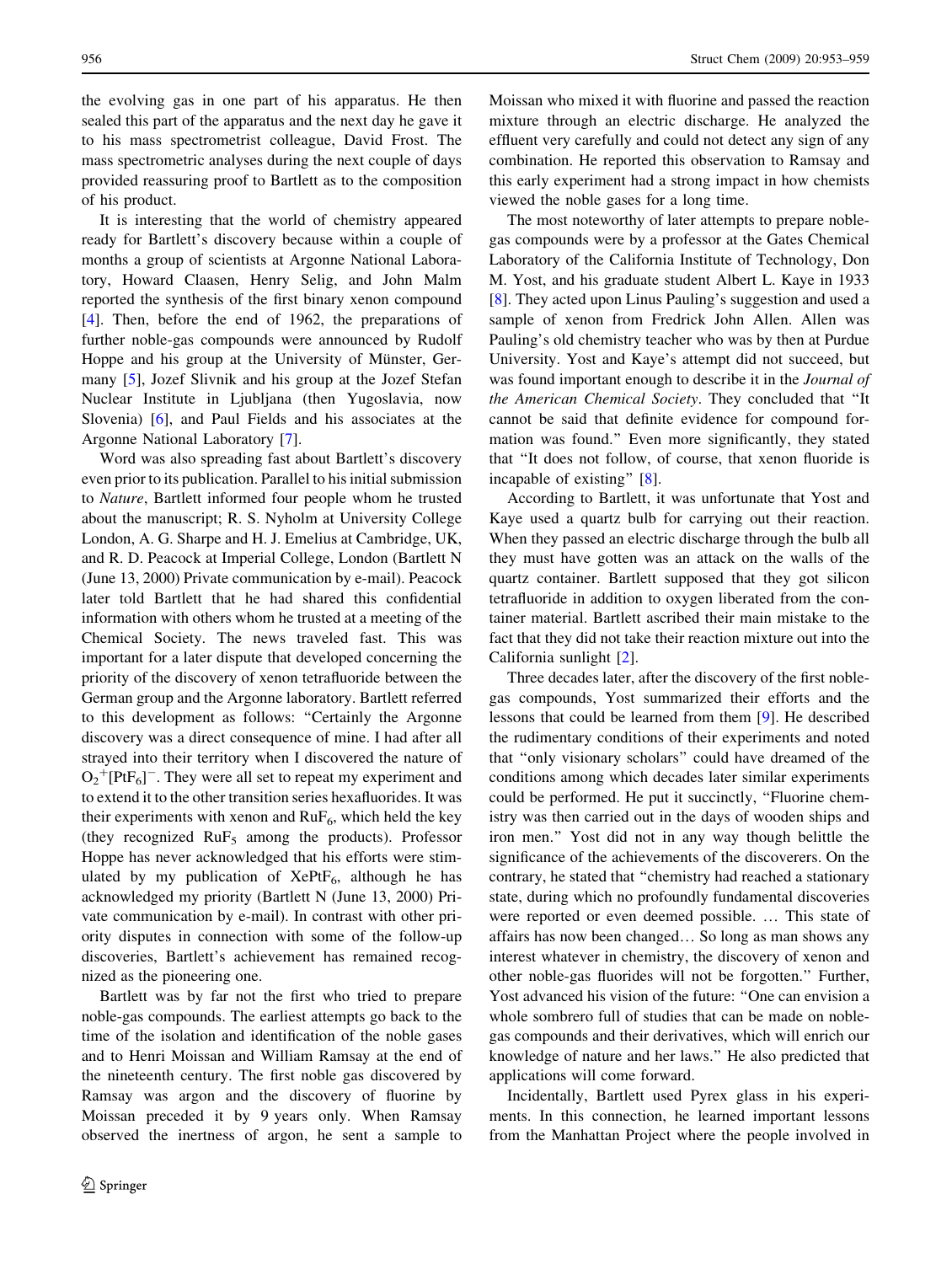making  $UF_6$  could work with fluorine more easily if they scrubbed the traces of HF out of their fluorine sample. This was possible to do by passing the fluorine over sodium fluoride, forming sodium bifluoride. The fluorine thus treated was much easier to contain in dry glass. Water content, on the other hand, would destroy the container regardless whether it was glass or quartz.

Actually, Bartlett considered it a great advantage for his experiment that he worked with glass and could always follow what was happening to his reaction mixture. In contrast, the Argonne people used metal lines and metal valves and they did not have the possibility to observe everything during the reaction. Bartlett stressed though that he had learned a lot from the Argonne work on platinum hexafluoride and he praised the beauty and sophistication of their work, especially their spectroscopy [[2\]](#page-5-0). The Argonne group was also very strong in understanding the physics of the new compounds, including the Jahn–Teller features of their molecular structures [\[10](#page-6-0)].

On his part, Bartlett stayed in preparative inorganic chemistry throughout his career and produced exciting new substances that enriched our field enormously. When asked if there was ever a compound that he would have liked to prepare but never succeeded, he named gold hexafluoride. He said in 1999 as he was closing down his laboratory at the Berkeley campus, ''Somebody else will now have to find the effective route to it. It should exist, if made at low temperature and kept cold'' [\[2](#page-5-0)].

Neil Bartlett was a gracious man who could be happy at seeing other people succeeding as well. He could hardly contain his joy when he learned about the discovery of the new substance of HArF by a group of chemists in Helsinki [\[11](#page-6-0)]. He heard about it over the public radio at dinner time on August 24, 2000. The next day he sent an e-mail message to his fluorine chemist colleagues describing his ideas about what he supposed might have been the bonding properties of HArF. He also wrote to congratulate the group in Finland and subsequently ''had an interesting and pleasant exchange of letters with them'' (Bartlett N (January 11, 2001) Private communication by e-mail).

The molecular structures of noble-gas compounds have provided beautiful and instructive examples of various models of molecular geometry and chemical bonding. In particular, xenon hexafluoride provided an early proof for the validity and usefulness of the valence shell electron pair repulsion (VSEPR) model [[12\]](#page-6-0). Its structure had been predicted to be regular octahedral on the basis of some rudimentary molecular orbital considerations. However, the valence shell of xenon contains a lone pair of electrons in addition to six bonding pairs in  $XeF_6$  and thus the shape of a distorted monocapped octahedron would be more consistent with the VSEPR model than a regular octahedral shape. Reliable experimental determinations then provided evidence for the structure suggested by the VSEPR model. We have to add though that the last word has not been said about the molecular shape of xenon hexafluoride as there is no clear-cut decision between a regular octahedral shape and a distorted one. There are competing effects and the outcome of even the most sophisticated calculations depends on the extent these various effects are being taken into account.

Toward the end of his career as an experimentalist, Bartlett and his group at Berkeley returned to the topic of his original discovery and performed an extensive investigation concerning the nature of  $XePtF_6$  [\[13](#page-6-0)]. It is of interest to look at the authors' list of this paper. Two of them were Bartlett's associates at Berkeley. Then there was Narendra K. Jha who had been Bartlett's doctoral student at UBC in the early 1960s and received his Ph.D. degree there in 1965, but by the time of this more recent paper he had long before left UBC. Nonetheless, he was assigned UBC affiliation, which is the more conspicuous since no other affiliation was given for him. In an almost romantic gesture, Bartlett added UBC to his own Berkeley affiliation.

In this review they used experimental results from the early 1960s and added new ones. They confirmed that when xenon was in large excess over platinum hexafluoride in the reaction mixture, the stoichiometry of the product approached 1:1. However, when the platinum hexafluoride exceeded the xenon, a different product formed, which was a sticky solid of deep red color. This product approached the composition of  $Xe(PtF_6)_2$ . This could correspond also to the product obtained when  $XeF_2$  and  $PtF_5$  were brought into interaction. This work, performed in 1999, investigated in great detail the nature and physical characterization of all possible products in related reactions. Here we note only that Bartlett never felt satisfied until he uncovered all possible angles of a problem. His new findings did not subtract anything from the significance of his original discovery, on the contrary, further enhanced the weight of his pioneering work. He gave a full account of his 40 years in fluorine chemistry as a chapter in a monograph in the year 2000 [\[14](#page-6-0)].

At this point it may be illuminating to have a few words about Neil Bartlett's life and career [[2\]](#page-5-0). He was born in 1932 in Newcastle-upon-Tyne, England. His parents started their married life at the time of the Great Depression and they ran a corner shop. His father had served in World War I and was severely gassed. The father died early and left his widow with three children, but she managed to cope, and encouraged her children to study. She was even very tolerant of Neil's running chemical experiments at home accompanied with foul smells and frightening bangs. Neil and his brother augmented their pocket money by making and selling ice cream on weekends. Neil used the proceeds to buy chemicals and books.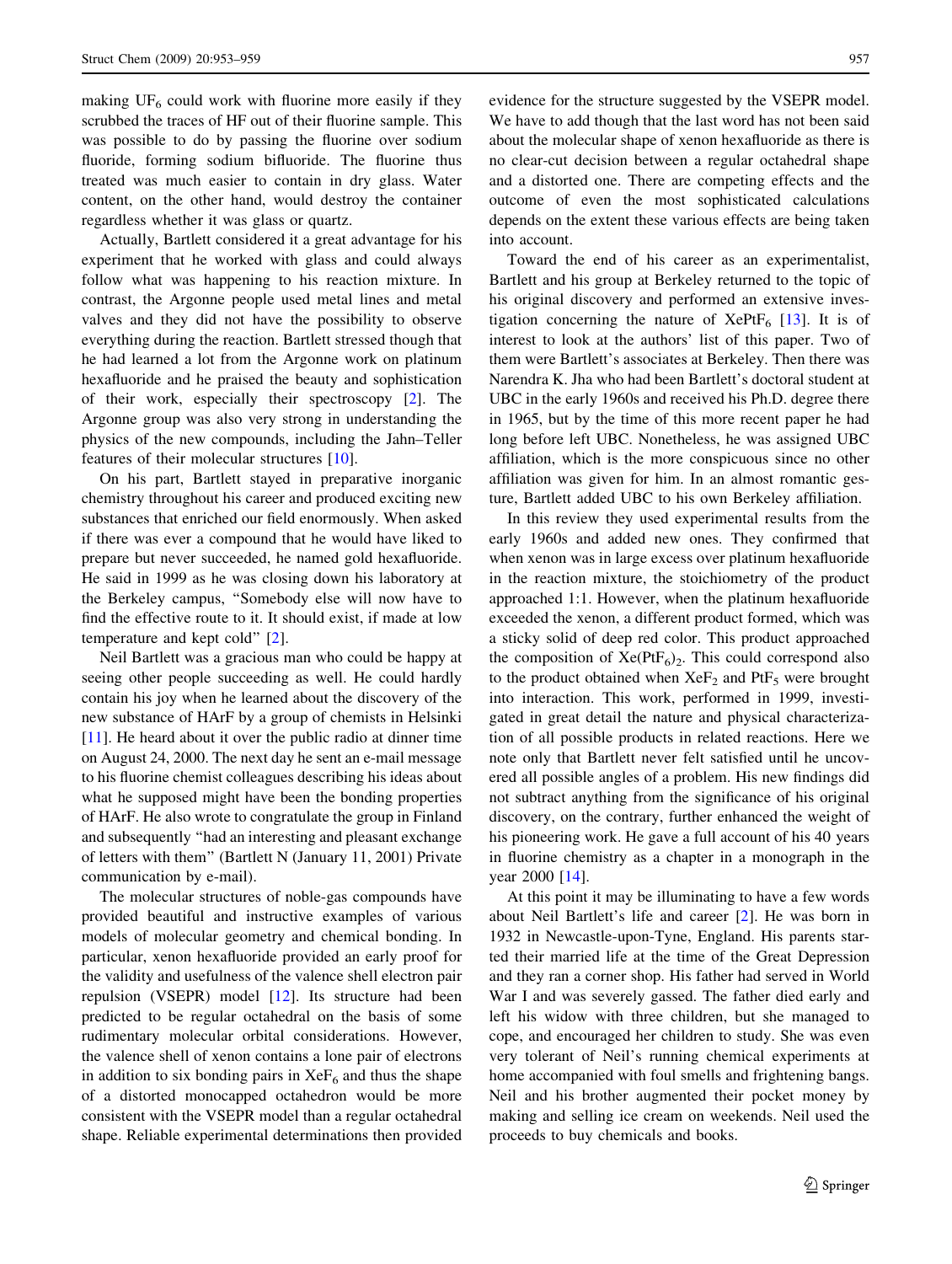<span id="page-5-0"></span>Bartlett's maternal grandfather had the German-sounding name Vock, Friedrich Wilhelm Heinrich Johannes Vock in full, and he was from the small archipelago in the North Sea, Heligoland, which was British at the time. He migrated from Heligoland to Newcastle. When Queen Victoria and the German Kaiser exchanged Heligoland and Zanzibar in 1890, the grandfather became German. Bartlett's mother changed her name from Vock to Voak during World War I to make it sound more English.

Bartlett went to school in Newcastle and received his B.Sc. degree in 1954 and his Ph.D. degree in 1958, both from King's College, University of Durham, at Newcastle, which is today the University of Newcastle. In 1958, he moved to Vancouver, became a faculty member of the University of British Columbia, and stayed there until 1966. It was during this period that he discovered the first noble-gas compound.

Bartlett's stay at UBC was successful also for his rapid rise from lecturer to full professor in 5 years. On the other hand, he sensed some personal animosities—at least this is what he alluded to when looking back to this period in our conversation in 1999. In spite of his rapid advance in rank, he felt that UBC should have done better. At the same time, his contacts with the Argonne National Laboratory showed him the contrast in opportunities that he lacked in Vancouver. Then there was a laboratory accident on January 27, 1963, which somehow became associated with Vancouver in Bartlett's mind. He and one of his students were looking at an experiment and each was wearing a plastic visor. Although Bartlett had very good eyesight, the visor barred him from having a good look at the surface of the crystal that was being formed, so he put his visor up and so did his student. At that very moment the sample they were looking at blew up. They both were injured; Bartlett more heavily than the student. They were carted off to hospital where they stayed for over 4 weeks. Bartlett had some glass in his eye that kept bothering him for the next 27 years, and came out only in 1990.

There were other unfavorable conditions at UBC at the time, so when an attractive offer came from Princeton, he accepted. Eventually he realized that he felt more comfortable at UBC than at Princeton, at least in hindsight, that he preferred a smaller campus to a big one, and that he was a West Coast person rather than an East Coast one. When he had an invitation from Berkeley, he accepted it and moved to California in 1969. There he was Professor of Chemistry at the University and served also as Principal Investigator at the Lawrence Berkeley National Laboratory. When my wife and I visited him on May 11, 1999, he did not strike us as a happy person. The date was significant, because it was the day when he was closing down his laboratory for good.

Neil Bartlett was an internationally renowned scientist. Among many other distinctions, in 1973, he was elected Fellow of the Royal Society (London); he was a Foreign Associate of the National Academy of Sciences of the USA and of the French Academy of Sciences. In 1976, he received the Robert A. Welch Award in Chemistry. In 2006, the American Chemical Society and the Canadian Society for Chemistry honored him with an International Historical Chemical Landmark plaque on the wall of the building where his seminal discovery took place at UBC in 1962. It reads, both in English and in French.

## Neil Bartlett and reactive noble gases

In this building in 1962 Neil Bartlett demonstrated the first reaction of a noble gas. The noble gas family of elements—helium, neon, argon, krypton, xenon, and radon—had previously been regarded as inert. By combining xenon with a platinum fluoride, Bartlett created the first noble gas compound. This reaction began the field of noble gas chemistry, which became fundamental to the scientific understanding of the chemical bond. Noble gas compounds have helped create anti-tumor agents and have been used in lasers.

The first page of the first chapter in the Italian chemist turned famous writer Primo Levi's book, The Periodic Table says the following, "As late as 1962 a diligent chemist after long and ingenious efforts succeeded in forcing the Alien (xenon) to combine fleetingly with extremely avid and lively fluorine, and the feat seemed so extraordinary that he was given a Nobel prize" [\[15](#page-6-0)]. Bartlett never received the Nobel Prize, but this mark of distinction from Primo Levi reinforces the fact that the name Bartlett is immortalized as a result of his beautiful experiment in the annals of science.

Acknowledgments Our research is being supported in part by the Hungarian Scientific Research Foundation (OTKA Nos. K60365 and T046183). I thank Professors Emeritus William R Cullen and Robert C Thompson, both of the Chemistry Department, University of British Columbia, for advice.

## References

- 1. Bartlett N (1962) Proceedings of the Chemical Society, p 218
- 2. Hargittai I (2003) Candid science III: more conversations with famous chemists, edited by M. Hargittai (interview with Neil Bartlett), pp 28–47
- 3. Bartlett N, Lohmann DH (1962) Proceedings of the Chemical Society, p 115
- 4. Claassen HH, Selig H, Malm JG (1962) J Am Chem Soc 84:3593
- 5. Hoppe R, Dähne W, Mattauch H, Rödder KM (1962) Angew Chem 74:903
- 6. Slivnik J, Brcic B, Volavsek B, Marsel J, Vrscaj V, Smalc A, Frlec B, Zemljic Z (1962) Croat Chem Acta 34:253